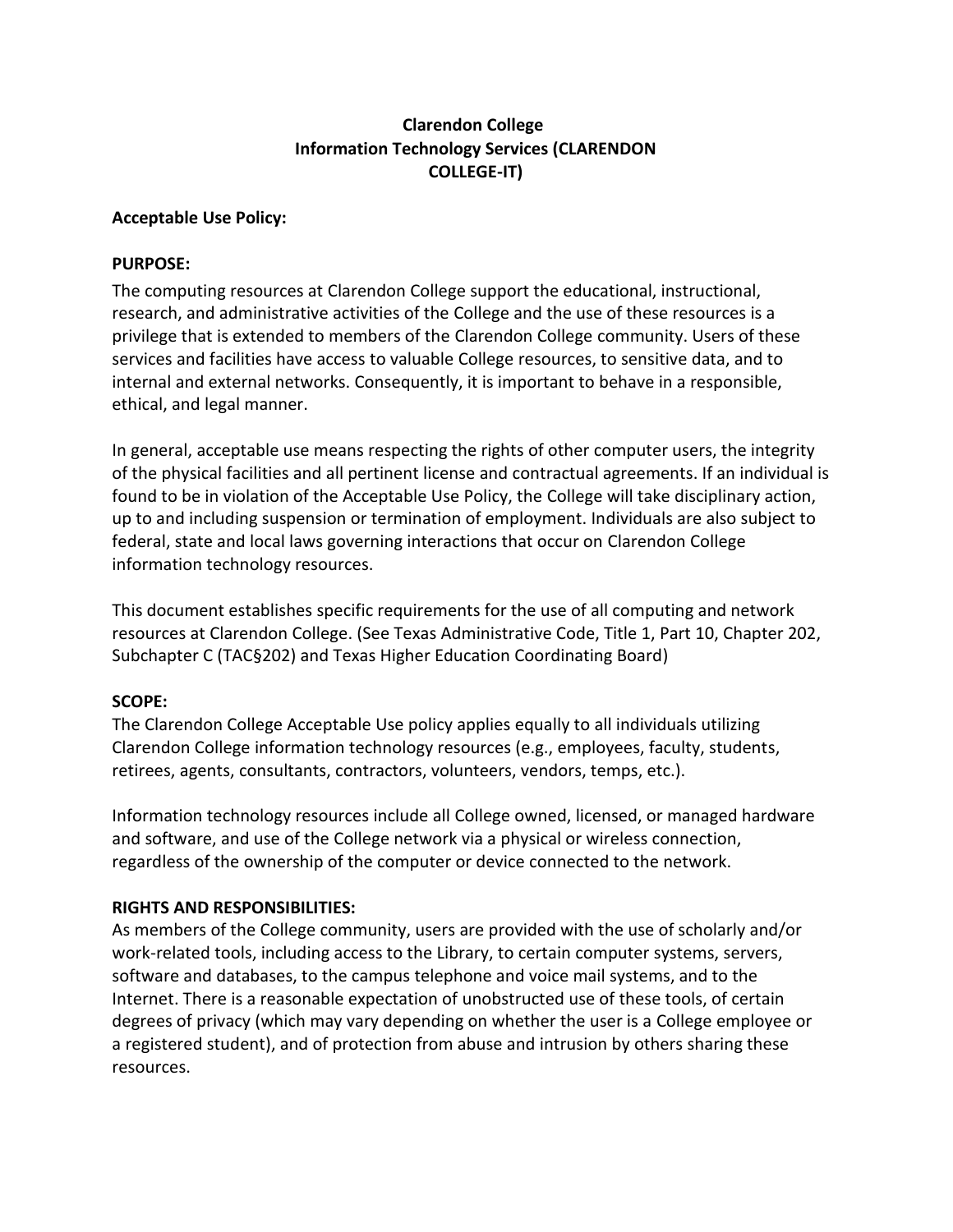In turn, users are responsible for knowing the regulations and policies of the College that apply to appropriate use of the College's technologies and resources. Users are responsible for exercising good judgment in the use of the College's technological and information resources. Just because an action is technically possible does not mean that it is appropriate to perform that action.

Users are representatives of the Clarendon College community, and are expected to respect the College's good name in electronic dealings with those outside the College.

### **PRIVACY:**

All users of College networks and systems should keep in mind that all usage of information technology resources can be recorded and is the property of Clarendon College. Such information is subject to the Texas Public Information Act and the laws applicable to college records retention. Employees have no right to privacy with regard to use of college-owned resources. Clarendon College management has the ability and right to view employees' usage patterns and take action to assure that College resources are devoted to authorized activities.

Electronic files created, sent, received, or stored on Clarendon College information technology resources that are owned, leased, administered, or otherwise under the custody and control of Clarendon College are not private and may be accessed by appropriate personnel in accordance with the provisions and safeguards provided in the Texas Administrative Code 1 TAC§202 (Information Security Standards).

### **ACCEPTABLE USE:**

The Clarendon College network exists to support research, education, and administrative activities by providing access to computing resources and the opportunity for collaborative work. Primary use of the Clarendon College network must be consistent with this purpose.

Access to the Clarendon College network from any device must adhere to all the same policies that apply to use from within Clarendon College facilities.

- 1. Users may use only Clarendon College information technology resources for which they are authorized.
- 2. Users are individually responsible for appropriate use of all resources assigned to them, including the computer, the network address or port, software and hardware, and are accountable to the College for all use of such resources.
- 3. Authorized users of Clarendon College resources may not enable unauthorized users to access the network. The College is bound by its contractual and license agreements respecting certain third-party resources; users must comply with all such agreements when using Clarendon College information technology resources.
- 4. Users should secure resources against unauthorized use or access to include Clarendon College accounts, passwords, Personal Identification Numbers (PIN), Security Tokens (i.e. Smartcard), or similar information or devices used for identification and authorization purposes.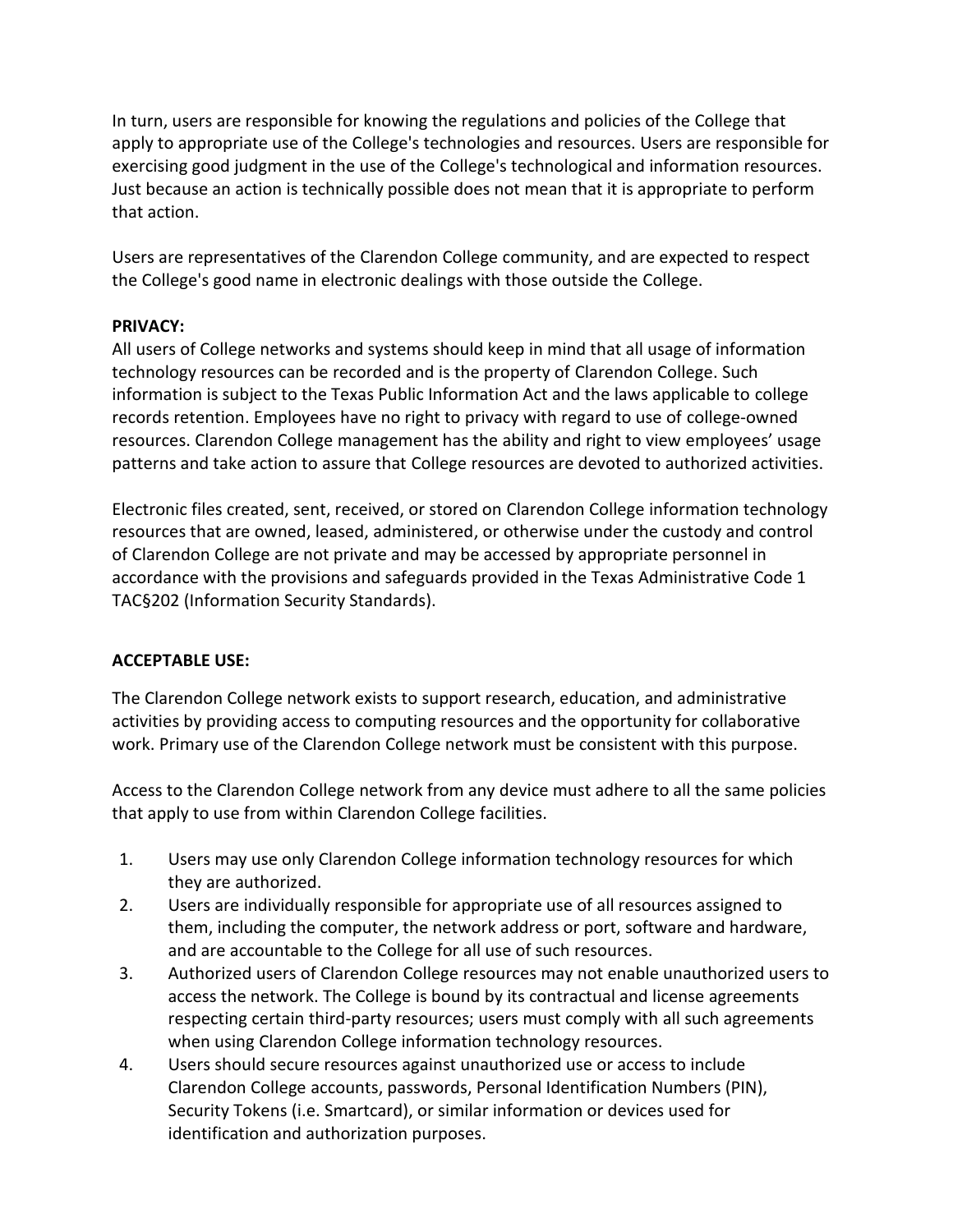- 5. Users must report shareware or freeware before installing it on Clarendon College-owned equipment unless it is on the approved software list. A request to install software must be reported to the Clarendon College-IT via email before the installing any software.
- 6. Users must not attempt to access Clarendon College information technology resources without appropriate authorization by the system owner or administrator.

## **RESTRICTIONS:**

All individuals are accountable for their actions relating to Clarendon College information technology resources. Direct violations include the following:

- 1. Interfering or altering the integrity of Clarendon College information technology resources by:
	- a. Impersonating other individuals in communication;
	- b. Attempting to capture or crack passwords or encryption;
	- c. Unauthorized access, destruction or alteration of data or programs belonging to other users;
	- d. Excessive use for personal purposes, meaning use that exceeds incidental use as determined by supervisor; or,
	- e. Use for illegal purposes, including but not necessarily limited to violation of federal or state criminal laws.
- 2. Allowing family members or other non-authorized persons to access Clarendon College information technology resources.
- 3. Using the Clarendon College information technology resources for private financial gain or personal benefit. Users are not permitted to run a private business on any Clarendon College information technology resources. Commercial activity is permitted but only for business done on behalf of Clarendon College or its organizations.
- 4. Activities that would jeopardize the College's tax-exempt status.
- 5. Using Clarendon College information technology resources for political gain.
- 6. Using Clarendon College information technology resources to threaten or harass others in violation of College policies.
- 7. Intentionally accessing, creating, storing or transmitting material which Clarendon College may deem to be offensive, indecent or obscene (other than in the course of academic research or authorized administrative duties where this aspect of the research or work has the explicit approval of the Clarendon College official processes for dealing with academic ethical issues).
- 8. Not reporting any weaknesses in Clarendon College information technology resources security or any incidents of possible misuse or violation of this agreement by contacting the Information Security Officer.
- 9. Attempting to access any data or programs contained on Clarendon College information technology resources for which authorization has not been given.
- 10. Making unauthorized copies of copyrighted or licensed material.
- 11. Intentionally using or attempting to introduce worms, viruses, Trojan horses or other malicious code onto a Clarendon College information resource.